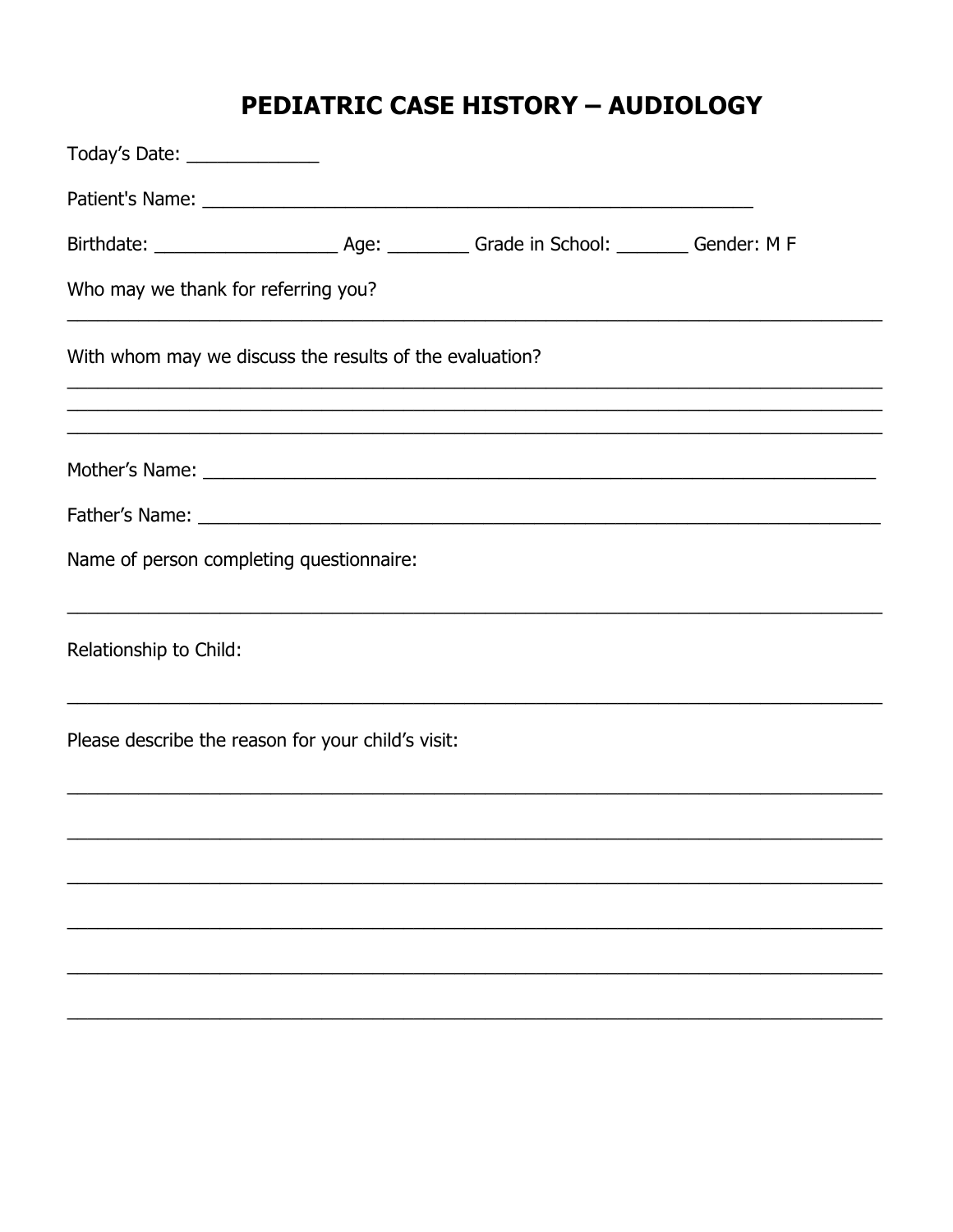## **PRENATAL AND BIRTH HISTORY**

| 1. Please list any medications taken during pregnancy: _________________________                                                                                                                                                               |  |                                                                                                                                                                                                                        |                                                                                                                                                                                                                                                                                                                                                                                     |                                                                                                                                                              |  |  |  |  |
|------------------------------------------------------------------------------------------------------------------------------------------------------------------------------------------------------------------------------------------------|--|------------------------------------------------------------------------------------------------------------------------------------------------------------------------------------------------------------------------|-------------------------------------------------------------------------------------------------------------------------------------------------------------------------------------------------------------------------------------------------------------------------------------------------------------------------------------------------------------------------------------|--------------------------------------------------------------------------------------------------------------------------------------------------------------|--|--|--|--|
|                                                                                                                                                                                                                                                |  |                                                                                                                                                                                                                        | 2. Please indicate in which month of the pregnancy any of the following conditions occurred:<br>German Measles: ___________ Rubella: ______________ Toxoplasmosis: ______________<br>Syphilis: ____________________Car Accident: __________ Kidney Infection: __________________________                                                                                            |                                                                                                                                                              |  |  |  |  |
|                                                                                                                                                                                                                                                |  |                                                                                                                                                                                                                        | 3. Describe any medical attention received by the child before, during, or soon after birth:                                                                                                                                                                                                                                                                                        |                                                                                                                                                              |  |  |  |  |
| Yes No<br>How often: <u>the contract of the contract of the contract of the contract of the contract of the contract of the contract of the contract of the contract of the contract of the contract of the contract of the contract of th</u> |  |                                                                                                                                                                                                                        | 4. Did the mother smoke, take recreational drugs, or use alcohol during the pregnancy?<br>If yes, which one(s): $\frac{1}{2}$ and $\frac{1}{2}$ and $\frac{1}{2}$ and $\frac{1}{2}$ and $\frac{1}{2}$ and $\frac{1}{2}$ and $\frac{1}{2}$ and $\frac{1}{2}$ and $\frac{1}{2}$ and $\frac{1}{2}$ and $\frac{1}{2}$ and $\frac{1}{2}$ and $\frac{1}{2}$ and $\frac{1}{2}$ and $\frac$ |                                                                                                                                                              |  |  |  |  |
| 5. Hospital child was born in:                                                                                                                                                                                                                 |  |                                                                                                                                                                                                                        |                                                                                                                                                                                                                                                                                                                                                                                     |                                                                                                                                                              |  |  |  |  |
|                                                                                                                                                                                                                                                |  |                                                                                                                                                                                                                        | 6. Results of newborn hearing screening (circle): Passed Referred None completed                                                                                                                                                                                                                                                                                                    |                                                                                                                                                              |  |  |  |  |
|                                                                                                                                                                                                                                                |  |                                                                                                                                                                                                                        | 7. What was the child's Apgar score (1-10)?                                                                                                                                                                                                                                                                                                                                         |                                                                                                                                                              |  |  |  |  |
|                                                                                                                                                                                                                                                |  |                                                                                                                                                                                                                        |                                                                                                                                                                                                                                                                                                                                                                                     |                                                                                                                                                              |  |  |  |  |
| 9. Were any injuries, scars, or deformities noted at birth? ______Yes _______ No                                                                                                                                                               |  |                                                                                                                                                                                                                        |                                                                                                                                                                                                                                                                                                                                                                                     |                                                                                                                                                              |  |  |  |  |
| Yes<br>No<br>Please describe: Note: Note: Note: Note: Note: Note: Note: Note: Note: Note: Note: Note: Note: Note: Note: Not                                                                                                                    |  |                                                                                                                                                                                                                        | 10. Was the baby given any medication or placed on any monitoring equipment?                                                                                                                                                                                                                                                                                                        |                                                                                                                                                              |  |  |  |  |
| <b>MEDICAL HISTORY</b>                                                                                                                                                                                                                         |  |                                                                                                                                                                                                                        |                                                                                                                                                                                                                                                                                                                                                                                     |                                                                                                                                                              |  |  |  |  |
| Asthma __________________<br>Chicken Pox ____________<br>Frequent Colds __________<br>Concussion _____________<br>Hepatitis ________________<br>High Fevers ____________<br>Mastoiditis _______________                                        |  | Encephalitis ____________________<br>Exposure to loud noise________<br>German Measles ______________<br>Severe Headaches ____________<br>Sinusitis _____________________<br>Dizziness _____________________<br>$RSV^*$ | 2. Please provide the approximate ages at which this child had any of the following illnesses:                                                                                                                                                                                                                                                                                      | Meningitis _________________<br>Mumps ____________________<br>Pneumonia _______________<br>Rubella ___________________<br>$CMV^*$<br>Head Trauma____________ |  |  |  |  |

**\***CMV – Cytomegalovirus \*RSV – Respiratory Syncytial Virus \* TB Tuberculosis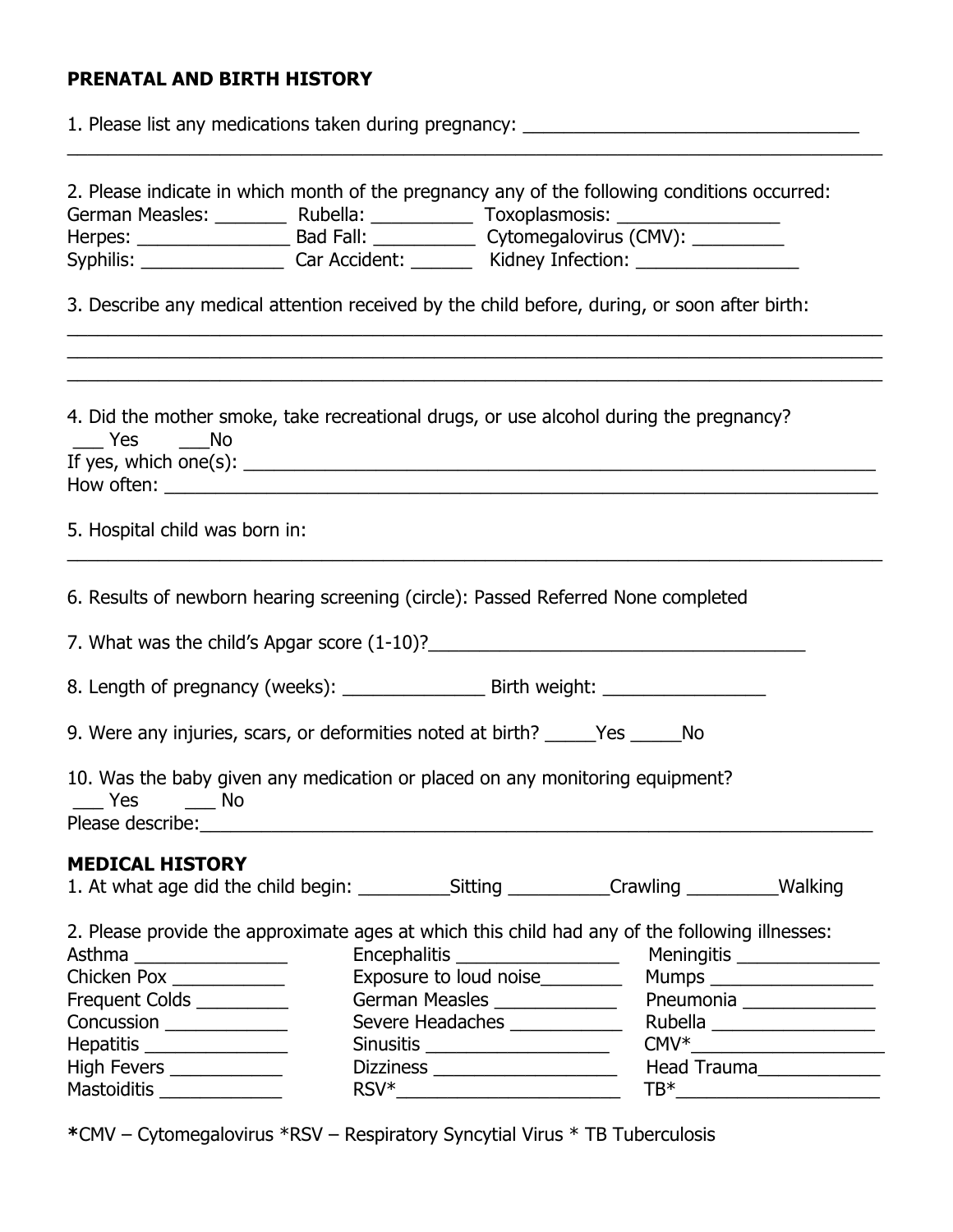| $\frac{1}{2}$ Yes $\frac{1}{2}$ No                                                                                                                                                                     | Has your child had frequent earaches or ear infections?                                                                                                                                                                                                            |                                                                                                                   |
|--------------------------------------------------------------------------------------------------------------------------------------------------------------------------------------------------------|--------------------------------------------------------------------------------------------------------------------------------------------------------------------------------------------------------------------------------------------------------------------|-------------------------------------------------------------------------------------------------------------------|
|                                                                                                                                                                                                        |                                                                                                                                                                                                                                                                    |                                                                                                                   |
|                                                                                                                                                                                                        |                                                                                                                                                                                                                                                                    |                                                                                                                   |
|                                                                                                                                                                                                        |                                                                                                                                                                                                                                                                    |                                                                                                                   |
|                                                                                                                                                                                                        |                                                                                                                                                                                                                                                                    |                                                                                                                   |
|                                                                                                                                                                                                        |                                                                                                                                                                                                                                                                    |                                                                                                                   |
|                                                                                                                                                                                                        |                                                                                                                                                                                                                                                                    |                                                                                                                   |
| medical condition: (check all that apply)<br>_____Allergies<br>_____Cancer<br>_____Diabetes<br>______Kidney Disease<br>______Seizures/Convulsions<br>Learning Disability<br>Other:<br>Please Describe: | 3. Please indicate whether this child has been diagnosed with a syndrome or other permanent<br>______Hyperactivity<br>______Impaired Vision<br>______Tinnitus (noise in ears)<br>Cerebral Palsy<br>______Neurofibromatosis<br><b>Emotional/Behavioral Disorder</b> | <b>Attention Deficit Disorder</b><br>______Immune Deficiency Disorder<br>Cleft Palate<br>Developmental Disability |
|                                                                                                                                                                                                        | 4. If the child has been hospitalized since birth, please describe the circumstances:                                                                                                                                                                              |                                                                                                                   |
| ______ Vancomycin _______________Gentamycin<br>______ Streptomycin _____________ Chemotherapy<br>Other:                                                                                                | 5. Please check any medications your child is on or has taken:<br><u>____</u> Lasix<br><b>Radiation</b><br>6. What medication is your child currently taking and for what reason?                                                                                  |                                                                                                                   |
|                                                                                                                                                                                                        |                                                                                                                                                                                                                                                                    |                                                                                                                   |
|                                                                                                                                                                                                        |                                                                                                                                                                                                                                                                    |                                                                                                                   |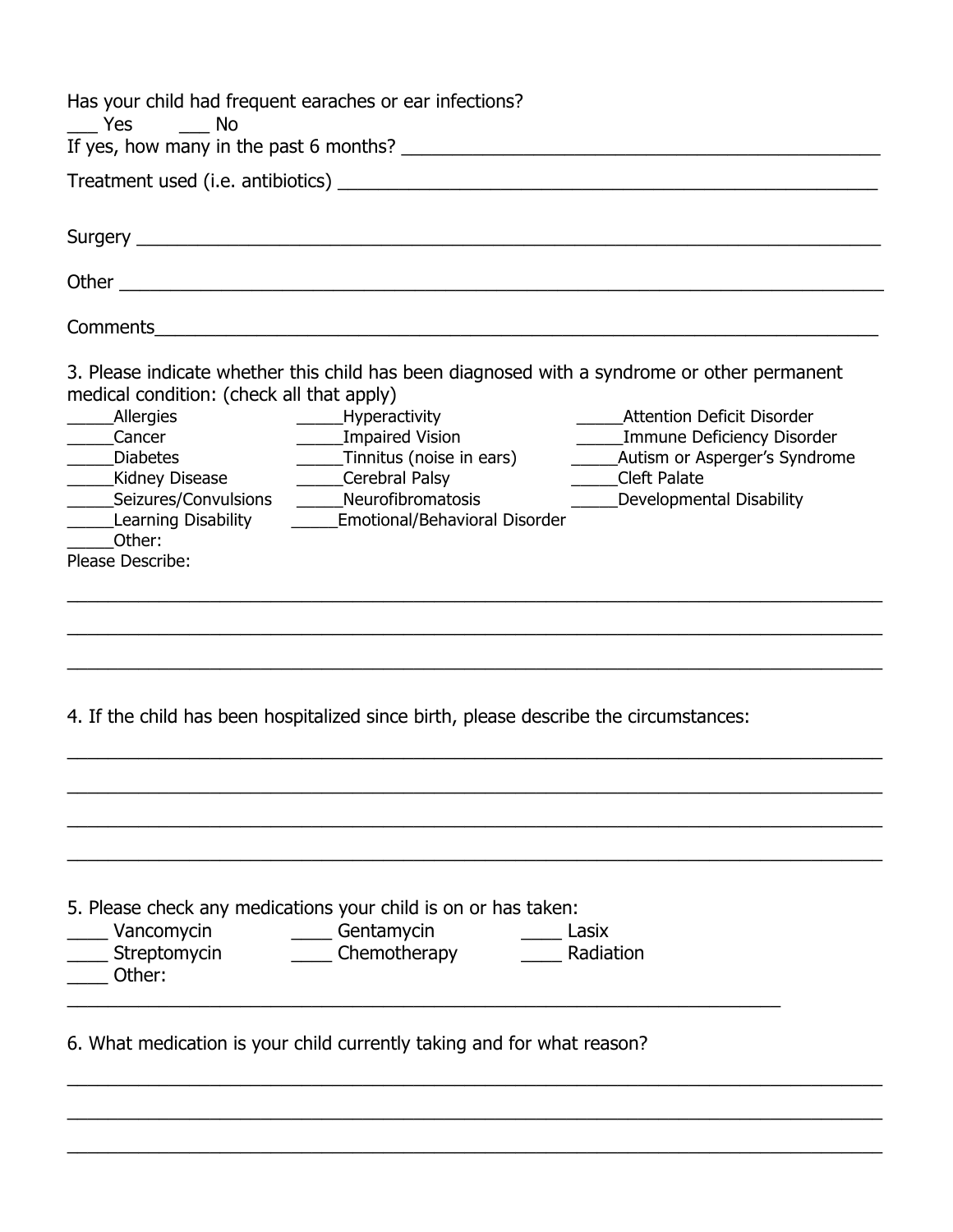## **SPECIAL EDUCATION AND THERAPY**

1. Please indicate any special education or therapy services this child has received: (check all that apply)

| <b>Bilingual Education</b> | Occupational (OT)        | Physical (PT)                   |
|----------------------------|--------------------------|---------------------------------|
| Use of FM System           | <b>Special Education</b> | Speech Language Therapy         |
| <b>Social Services</b>     | Reading Specialist       | Early Childhood Education       |
| Deaf Education             | Interpreting             | Teacher of the Hearing Impaired |
|                            |                          |                                 |

 $\_Other:\_\_\_\_\_\_\_\_\_$ 

## **SPEECH AND LANGUAGE DEVELOPMENT**

Turn toward loud sounds? Yes No Look when his/her name is called? Yes No Enjoy listening to music? Yes No

| SPEECH AND LANGUAGE DEVELOPMENT<br>1. At approximately what age did this child:                                                                                              |
|------------------------------------------------------------------------------------------------------------------------------------------------------------------------------|
|                                                                                                                                                                              |
| 2. How much of the child's speech can be understood?                                                                                                                         |
| 3. How does the child express his/her needs? (for example, ask for a drink):                                                                                                 |
|                                                                                                                                                                              |
| 4. Does this child use a system of communication other than speaking and listening?<br>(sign language, Cued Speech, a communication board, etc.) Yes No<br>If so, what type? |
| <b>HEARING ABILITY</b><br>1. Does your child have a hearing impairment? Yes No<br>Not sure                                                                                   |
| 2. Does he/she use hearing aids or a cochlear implant? Yes<br><b>No</b>                                                                                                      |
|                                                                                                                                                                              |
| (Please bring to appointment)                                                                                                                                                |
| 3. Does the child:<br>Consistently respond to sounds?<br><b>Yes</b><br>No.                                                                                                   |